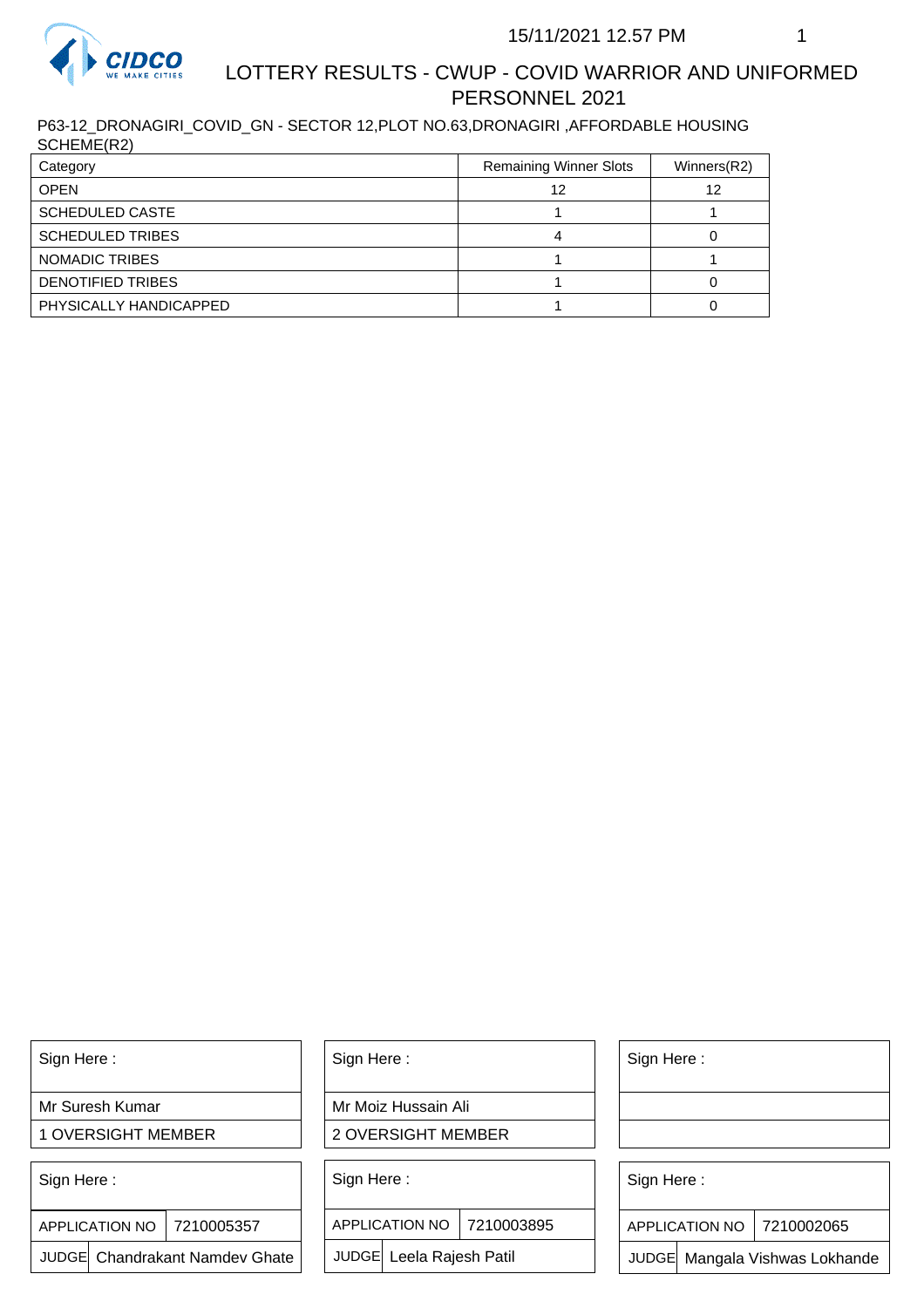

Scheme: P63-12\_DRONAGIRI\_COVID\_GN - SECTOR 12,PLOT NO.63,DRONAGIRI ,AFFORDABLE HOUSING SCHEME

Category - OPEN - OPEN

## Winner List

| <b>Priority No</b> | Application<br>Number | <b>Applicant Name</b>               | Flat*<br>Bd, Wg, Fl, Ft (Rnd) |
|--------------------|-----------------------|-------------------------------------|-------------------------------|
| $\mathbf{1}$       | 7210001909            | Mr Dattatray Kondiba Gite           | $L02, -7, 1(R2)$              |
| 2                  | 7210003439            | Ms Yashshree Atmaram<br>Nagargoje   | L02, -, 10, 3(R2)             |
| 3                  | 7210009295            | Manisha<br>Mrs<br>Jeevan<br>Gangare | $L04, -3, 5(R2)$              |
| 4                  | 7210008450            | Mr Ghansilal Pardhe                 | L02, -, 14, 1(R2)             |
| 5                  | 7210001221            | Mr Shivajirao Dhula Gorad           | $L04, -, 5, 4(R2)$            |
| 6                  | 7210008366            | Ms Shweta Prakash Patil             | L01, -, 12, 6(R2)             |
| 7                  | 7210008335            | Mr Anand Harichandra<br>Rathod      | $L02, -5, 5(R2)$              |
| 8                  | 7210003693            | Mr Rajiv Sadguru Wagle              | $L01, -7, 7, 1(R2)$           |
| 9                  | 7210003258            | Ms Meerabai Dayanand<br>Kasle       | $L01, -3, 6(R2)$              |
| 10                 | 7210008700            | Mr Balaji Rakhmaji Ghuge            | $L01, -5, 4(R2)$              |
| 11                 | 7210005836            | Mrs Nita Pravin Thorat              | $L04, -2, 4(R2)$              |
| 12                 | 7210004473            | Ms Barkha Dilip Gharat              | $L02, -, 4, 5(R2)$            |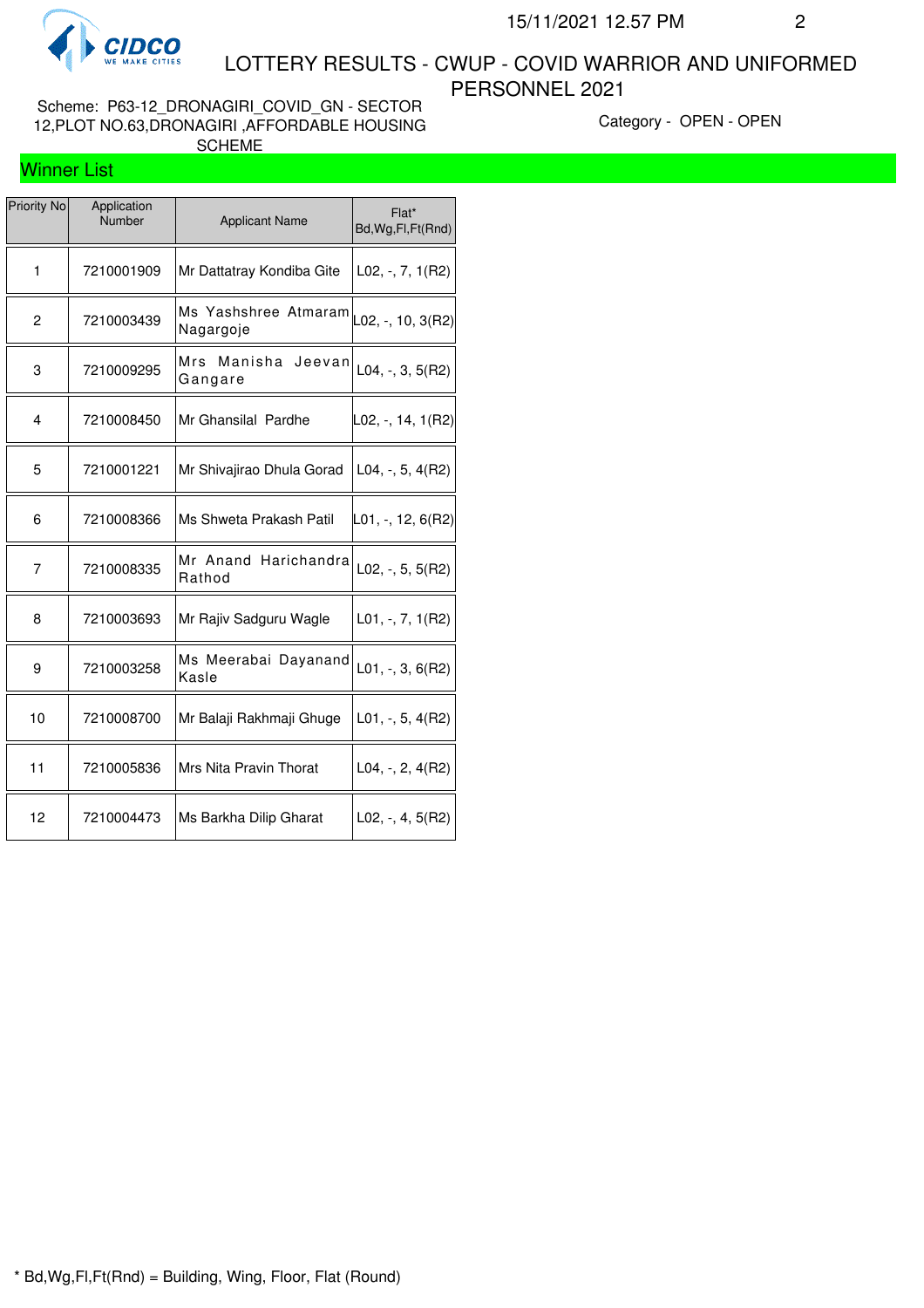

Scheme: P63-12\_DRONAGIRI\_COVID\_GN - SECTOR 12,PLOT NO.63,DRONAGIRI ,AFFORDABLE HOUSING SCHEME

Category - SC - SCHEDULED CASTE

## Winner List

| Priority No | Application<br><b>Number</b> | <b>Applicant Name</b>  | Flat*<br>Bd, Wg, Fl, Ft (Rnd) |
|-------------|------------------------------|------------------------|-------------------------------|
|             | 7210003119                   | Mr Ganpat Hauji Kamble | $ $ L02, -, 10, 2(R2)         |